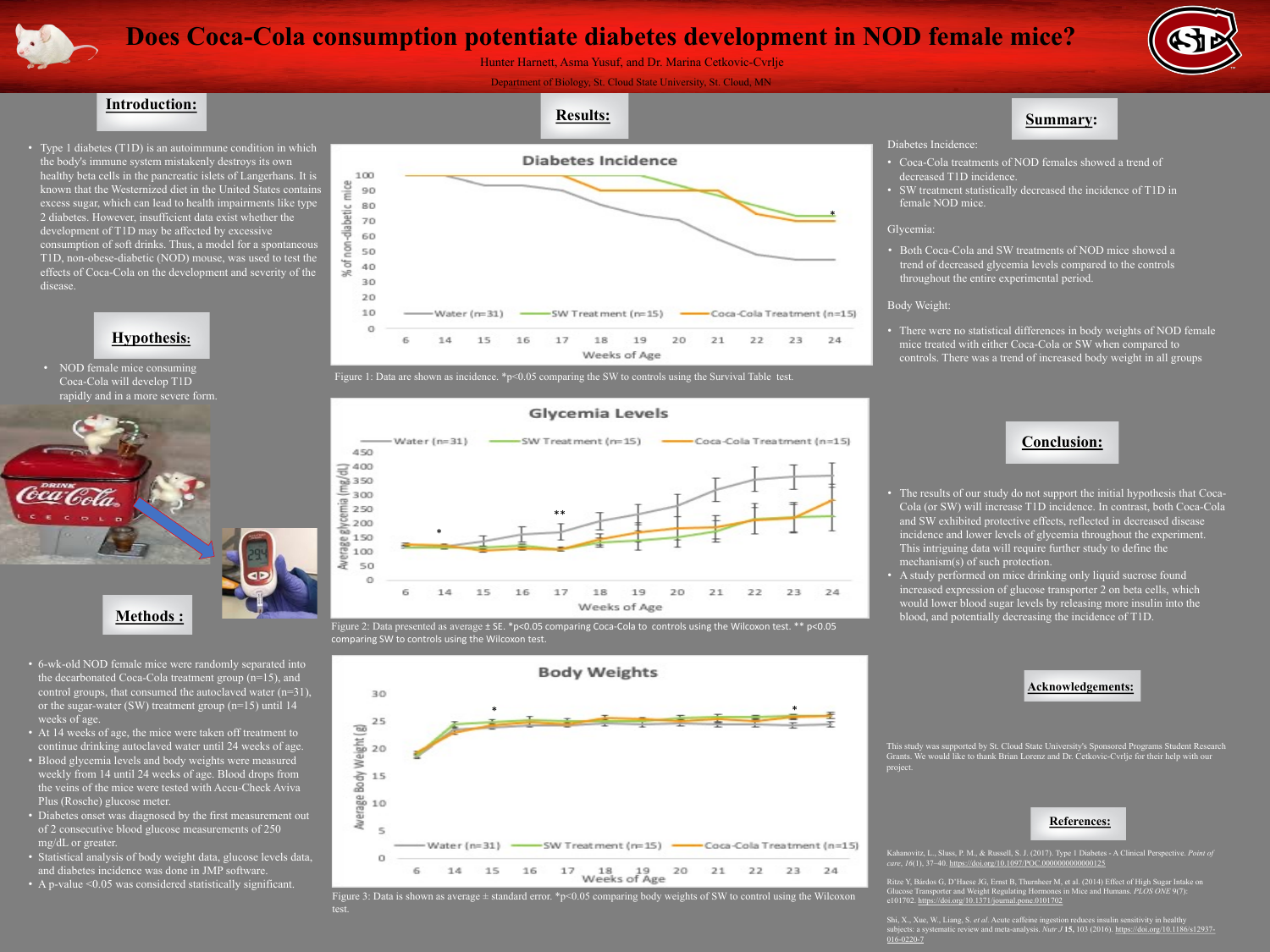#### **Does Coca-Cola Consumption Potentiate Diabetes Development in NOD Mice? Hunter Harnett and Asma Yusuf Huskies Showcase Reflection April 2022**

Throughout our time in immunology research and preparing our final presentation for the Husky's Showcase, being able to communicate effectively, thinking creatively and critically, and seeking and applying knowledge have all been skills that we have learned and continuously built upon in our year of research. These skills are relevant to our changing world and the application of creative thinking. No matter what path we decide to take after graduation, the skills mentioned above will apply to any situation we may encounter, academically or otherwise. The learning experience will not only suffice the academy arena, but also the global village.As the dimension of the 2021-2022 academic year is communication, that aspect of the Husky Compact will be covered in-depth as it relates to preparing our research and how those skills will translate to future situations. Specifically, our research group has used multiple channels and modes to effectively communicate information and ideas. For example, with our weekly meetings on Fridays, we are all assigned portions of our research project. For example, one of us is responsible for one mouse model's data analysis, so on Fridays, one of us would present in front of our research group our preliminary data and statistical analysis. I primarily show data in our master spreadsheet and project that onto the projector and walk our group through the trends in our data along with the statistical analysis behind the preliminary data. Not only do we communicate with our research group in a presentation format, but we also communicate through e-mail and text messages. Due to only having one 50 minute research meeting a week, it is hard to fit everything into 50 minutes, so anything that is not covered or left with questions is addressed in texting or emailing communication. For example, we are all assigned one day of the week to do animal care, and one time someone was not able to make it to their scheduled animal care shift so they texted our research group chat, and their shift was covered. Another example is that after one of us had done statistical analysis with the statistics tutoring center, we emailed our research faculty member our data analysis and we arranged a meeting to discuss the data analysis. Not only did we practice communicating effectively through a presentation format, but we also communicated effectively through emails and texting, and one on one meetings with my research faculty advisor. Not only will the previously mentioned modes of communication be utilized in preparing this research presentation, but presenting to a larger group for the Husky's Showcase will highlight the dimension of the year, communication. These skills that we have strengthened throughout this research project will not only benefit us throughout our last semester at St. Cloud State University, but we will also be able to apply these skills to practically any situation we are thrown into, such as with medical school interviews.In addition to being able to communicate effectively, being able to think creatively and critically has been a skill we have been able to strengthen throughout our research project preparation experience. Specifically, finding, evaluating, and communicating substantive information. Throughout preparing this research project, we had to come up with a research design; we thought of a question and thought of a way to solve it. Additionally, once data was collected and looked over, we then evaluated the data with our research faculty member and went to that statistics tutoring center for help evaluating and analyzing our current data. Finally, once all of the data has been entered and analyzed, we will communicate the results of the experiments to our research peers